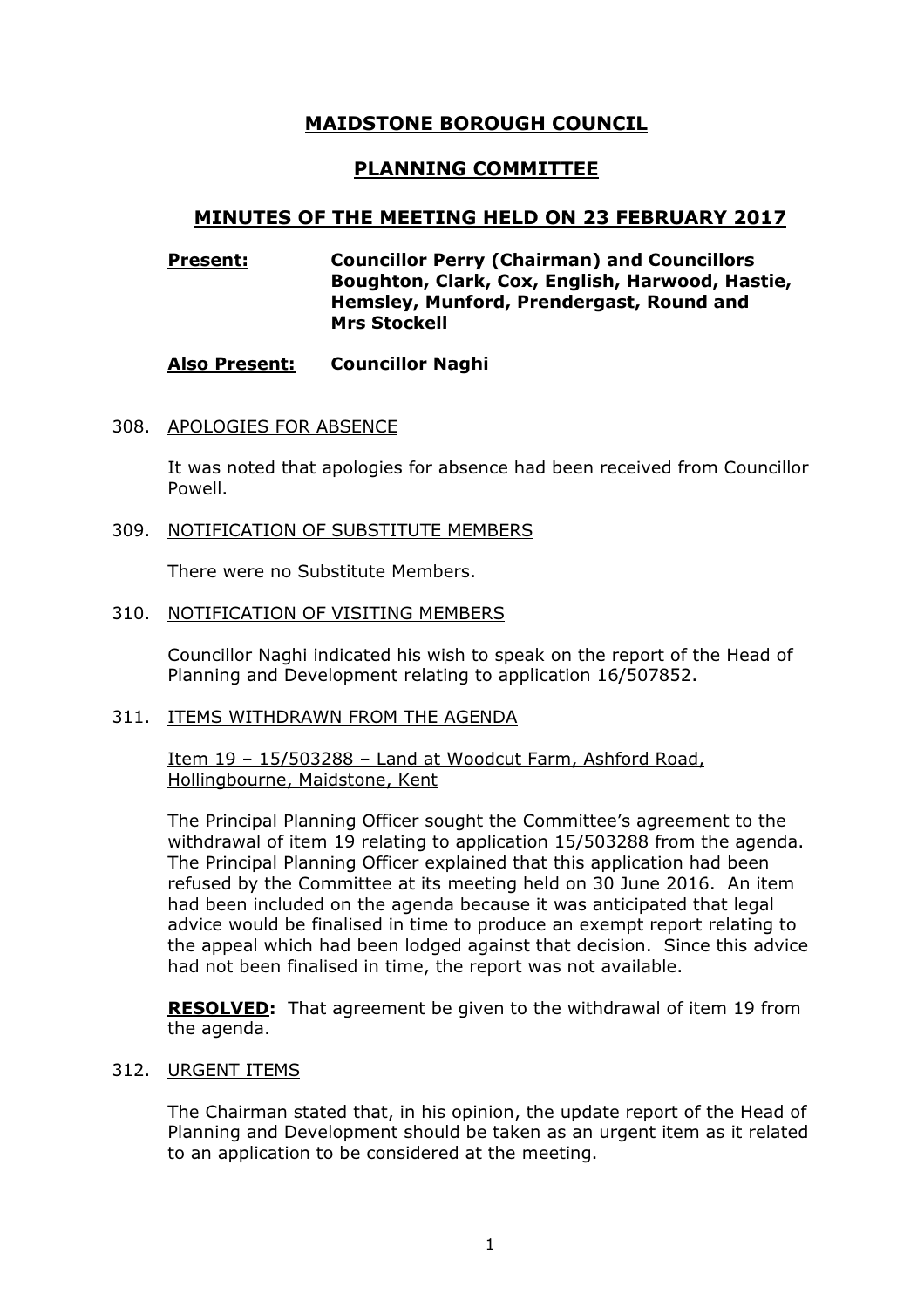## 313. DISCLOSURES BY MEMBERS AND OFFICERS

Councillor Harwood stated that he was a Member of Boxley Parish Council, but he had not participated in the Parish Council's discussions regarding application 16/502179, and intended to speak and vote when it was considered.

## 314. DISCLOSURES OF LOBBYING

No Members stated that they had been lobbied on the report of the Head of Planning and Development relating to application 12/1209.

The Chairman and Councillors Cox, English and Harwood stated that they had been lobbied on the report of the Head of Planning and Development relating to application 16/502179.

Councillor English stated that he had been lobbied on the report of the Head of Planning and Development relating to application 16/507852.

## 315. EXEMPT ITEMS

**RESOLVED:** That the remaining items on the agenda be taken in public as proposed.

#### 316. MINUTES OF THE MEETING HELD ON 2 FEBRUARY ADJOURNED TO 9 FEBRUARY 2017

RESOLVED: That the amended version of the Minutes of the meeting held on 2 February adjourned to 9 February 2017 circulated prior to and at the meeting be approved as a correct record and signed.

#### 317. PRESENTATION OF PETITIONS

There were no petitions.

#### 318. DEFERRED ITEMS

14/504109 - ADVERTISEMENT CONSENT FOR THE INSTALLATION OF 2 NO. NON-ILLUMINATED METAL POLE MOUNTED SIGNS (RETROSPECTIVE APPLICATION) - HUNTON C OF E PRIMARY SCHOOL, BISHOPS LANE, HUNTON, KENT

16/505311 - CHANGE OF USE FROM A C3 (4 BEDROOM HOUSE) TO SUI GENERIS FOR MULTIPLE OCCUPANCY OF 8 BEDROOMS, CONVERSION OF LOFT WITH THE INSERTION OF ROOFLIGHTS AND SIDE DORMER WINDOW, CONVERSION OF GARAGE TO BEDROOM WITH ALTERATIONS AND PROVISION OF ADDITIONAL PARKING - 47 FREEMAN WAY, MAIDSTONE, KENT

15/504300 - OUTLINE APPLICATION FOR TWO STOREY DETACHED HOUSE WITH ACCESS, LAYOUT, SCALE AND APPEARANCE TO BE CONSIDERED – LAND NORTH OF 61 KNAVES ACRE, HEADCORN, KENT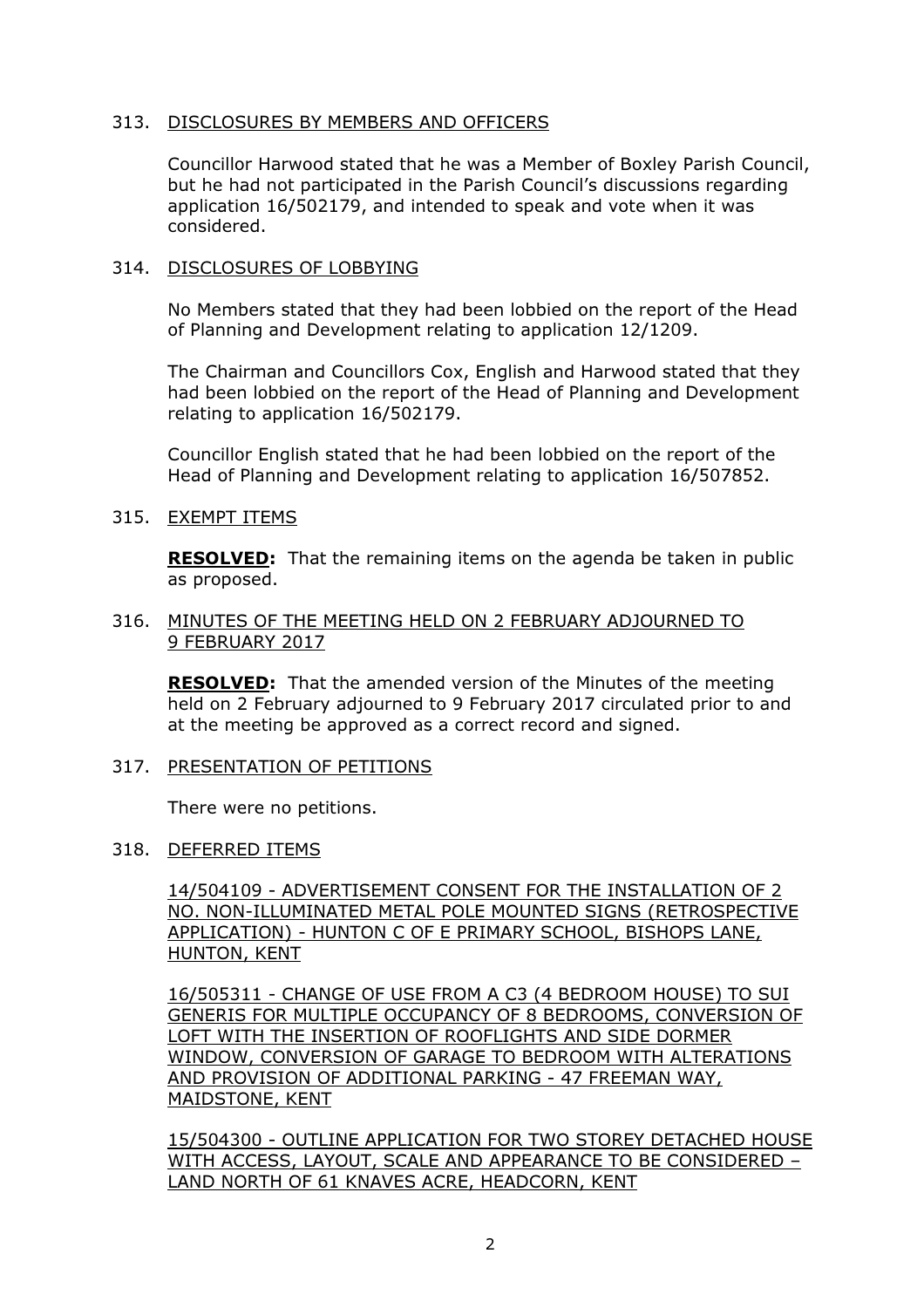The Development Manager advised Members that he had nothing further to report in respect of these applications at present.

#### 319. APPEAL DECISIONS

The Committee considered the report of the Head of Planning and Development setting out details of appeal decisions received since the last meeting. The Development Manager advised Members that the appeal against the decision to refuse application 15/509402 (Land at Mount Avenue/Blunden Lane, Yalding) had been allowed. Legal advice was being sought on issues raised by the Inspector in allowing the appeal, and an update would be provided in due course.

RESOLVED: That the report be noted.

## 320. CHAIRMAN'S ANNOUNCEMENTS

There were no announcements on this occasion.

#### 321. 16/507852 - DEMOLISH EXISTING GARAGE AND ERECTION OF TWO-STOREY SIDE EXTENSION - 7 CLAREMONT ROAD, MAIDSTONE, KENT

The Committee considered the report of the Head of Planning and Development.

Mrs Welch, for the applicant, and Councillor Naghi (Visiting Member) addressed the meeting.

RESOLVED: That permission be granted subject to the conditions set out in the report with the amendment of condition three (materials) to incorporate (in line with paragraph 6.25 of the Residential Extensions SPD relating to Designing in Wildlife Habitats) a swift brick into the eaves of the north facing elevation, the precise wording of the amended condition to be finalised by the Head of Planning and Development acting under delegated powers.

Voting: 12 – For 0 – Against 0 – Abstentions

322. 12/1209 - CHANGE OF USE OF LAND FOR THE STATIONING OF TWO ADDITIONAL MOBILE HOMES AND UTILITY BLOCKS WITH ASSOCIATED HARDSTANDING FOR GYPSY FAMILY - LAND NEXT TO PRIMROSE PADDOCK, STOCKETT LANE, COXHEATH, MAIDSTONE, KENT

The Committee considered the report of the Head of Planning and Development.

Councillor Webb addressed the meeting on behalf of Coxheath Parish Council.